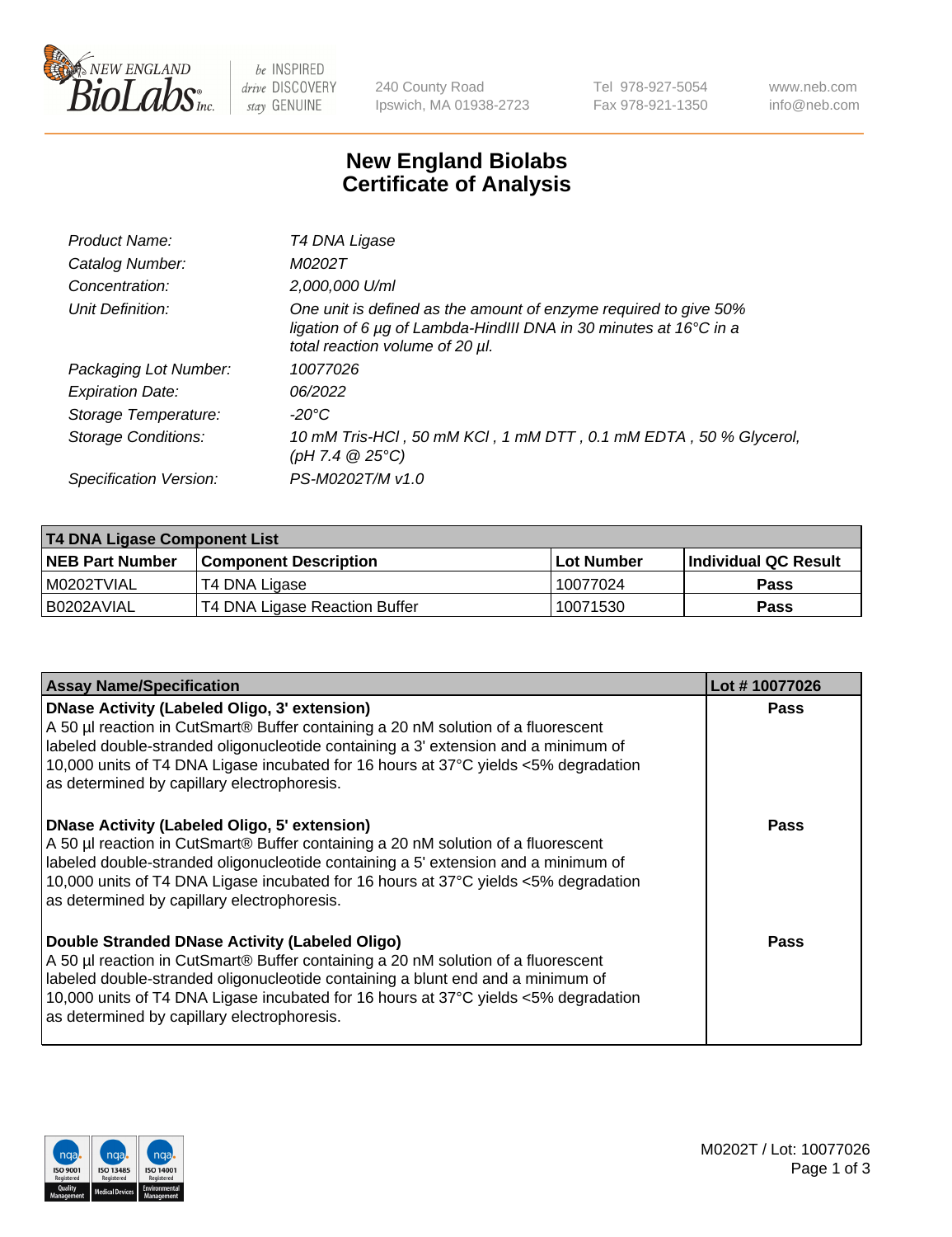

be INSPIRED drive DISCOVERY stay GENUINE

240 County Road Ipswich, MA 01938-2723 Tel 978-927-5054 Fax 978-921-1350

www.neb.com info@neb.com

| <b>Assay Name/Specification</b>                                                                                                                                                                                                                                                                                                                                                                                    | Lot #10077026 |
|--------------------------------------------------------------------------------------------------------------------------------------------------------------------------------------------------------------------------------------------------------------------------------------------------------------------------------------------------------------------------------------------------------------------|---------------|
| <b>Endonuclease Activity (Nicking)</b><br>A 50 µl reaction in NEBuffer 1 containing 1 µg of supercoiled PhiX174 DNA and a<br>minimum of 2000 units of T4 DNA Ligase incubated for 4 hours at 37°C results in <10%<br>conversion to the nicked form as determined by agarose gel electrophoresis.                                                                                                                   | <b>Pass</b>   |
| <b>Exonuclease Activity (Radioactivity Release)</b><br>A 50 µl reaction in NEBuffer 1 containing 1 µg of a mixture of single and<br>double-stranded [3H] E. coli DNA and a minimum of 2000 units of T4 DNA Ligase<br>incubated for 4 hours at 37°C releases <0.1% of the total radioactivity.                                                                                                                      | <b>Pass</b>   |
| <b>Ligation and Recutting (Terminal Integrity, Digested DNA)</b><br>A 20 µl reaction in 1X T4 DNA Ligase Reaction Buffer containing 2 µg of Lambda<br>DNA-HindIII Digest and a minimum of 4000 units of T4 DNA Ligase incubated for 16<br>hours at 37°C results in >95% ligation of the DNA fragments as determined by agarose<br>gel electrophoresis. Of these ligated fragments, >95% can be recut with HindIII. | <b>Pass</b>   |
| <b>Non-Specific DNase Activity (16 Hour)</b><br>A 50 µl reaction in NEBuffer 1 containing 1 µg of CIP-treated Lambda-HindIII DNA and<br>a minimum of 2000 units of T4 DNA Ligase incubated for 16 hours at 37°C results in a<br>DNA pattern free of detectable nuclease degradation as determined by agarose gel<br>electrophoresis.                                                                               | <b>Pass</b>   |
| <b>Protein Concentration (A280)</b><br>The concentration of T4 DNA Ligase is 2 mg/ml +/- 10% as determined by UV absorption<br>at 280 nm. Protein concentration is determined by the Pace method using the<br>extinction coefficient of 57,675 and molecular weight of 55,292 daltons for T4 DNA<br>Ligase (Pace, C.N. et al. (1995) Protein Sci., 4, 2411-2423).                                                  | <b>Pass</b>   |
| <b>Protein Purity Assay (SDS-PAGE)</b><br>T4 DNA Ligase is ≥ 95% pure as determined by SDS-PAGE analysis using Coomassie Blue<br>detection.                                                                                                                                                                                                                                                                        | <b>Pass</b>   |
| qPCR DNA Contamination (E. coli Genomic)<br>A minimum of 2000 units of T4 DNA Ligase is screened for the presence of E. coli<br>genomic DNA using SYBR® Green qPCR with primers specific for the E. coli 16S rRNA<br>locus. Results are quantified using a standard curve generated from purified E. coli<br>genomic DNA. The measured level of E. coli genomic DNA contamination is ≤ 1 E. coli<br>genome.        | Pass          |
| <b>RNase Activity (Extended Digestion)</b><br>A 10 µl reaction in NEBuffer 4 containing 40 ng of a 300 base single-stranded RNA<br>and a minimum of 1 µl of T4 DNA Ligase is incubated at 37°C. After incubation for 16<br>hours, >90% of the substrate RNA remains intact as determined by gel electrophoresis                                                                                                    | <b>Pass</b>   |